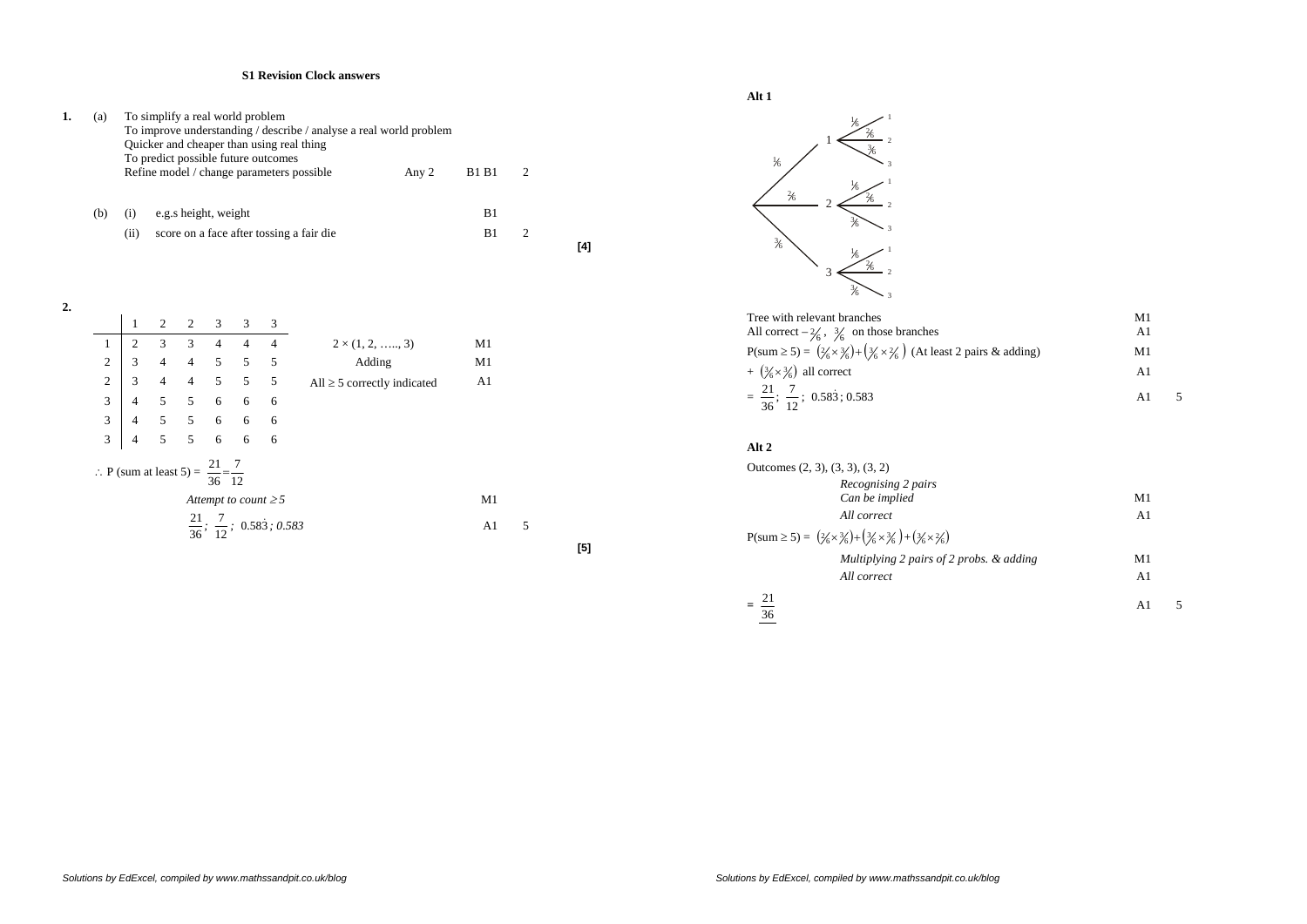## **Alt 3**

 $P \left( \text{sum} \ge 5 \right) = 12 \left( \frac{1}{5} \times \frac{1}{5} \right) + 9 \left( \frac{1}{5} \times \frac{1}{5} \right)$ 

$$
a(p_1 \times p_2) \text{ or } b(p_1 \times p_2)
$$
   
\n
$$
p_1 = p_2 = \frac{1}{6}
$$
   
\n
$$
a() + b()
$$
   
\n
$$
= \frac{21}{36}
$$
   
\n
$$
21 \text{ or } 12 + 9
$$
   
\n
$$
\frac{21}{36}; \frac{7}{12} \text{ etc}
$$
   
\n
$$
= 41
$$
   
\n
$$
A1 = 5
$$

| 3<br>5<br>$\overline{c}$<br>$\overline{4}$<br>6<br>$\mathbf X$<br>$P(X = x)$<br>$\frac{12}{36}$<br>$\frac{4}{36}$<br>$\frac{1}{36}$<br>$\frac{10}{36}$<br>$\frac{9}{36}$<br>2, 3, 4, 5, 6<br>Adding probabilities<br>All correct<br>: $P(X \ge 5) = \frac{12}{36} + \frac{9}{36}$ | Adding $P(5) \& P(6)$<br>$\frac{21}{36}$ | Alt 4 |  |  |  |
|-----------------------------------------------------------------------------------------------------------------------------------------------------------------------------------------------------------------------------------------------------------------------------------|------------------------------------------|-------|--|--|--|
|                                                                                                                                                                                                                                                                                   |                                          |       |  |  |  |
|                                                                                                                                                                                                                                                                                   |                                          |       |  |  |  |
|                                                                                                                                                                                                                                                                                   |                                          |       |  |  |  |
|                                                                                                                                                                                                                                                                                   |                                          |       |  |  |  |

 $5\overline{)}$ 

$$
\frac{21}{36}; \frac{7}{12} \text{ etc.}
$$

**3.** (a)  $r = \frac{1}{\sqrt{S - S}} = \frac{3.683277}{\sqrt{113573 \times 8.657}}$ 808.917 ×  $=\frac{b^{2}xy}{2}=\frac{c^{2}y}{2}$ *xx yy xy S S*  $r = \frac{S_{xy}}{S} = \frac{-808.917}{S}$  M1  $M1$  $=-0.81579...$  A1 2 M1 for knowing formula and clear attempt to sub in correct values from question. Root required for method. Anything that rounds to –0.82 for A1. Correct answer with no working award 2/2 (b) Houses are cheaper further away from the station or equivalent statement B1  $\overline{1}$  Context based on negative correlation only required. Accept Houses are more expensive closer to the station or equivalent statement. Require 'house prices' or 'station' and clear correct comparison. (c)  $-0.816$  B1ft 1 Accept anything that rounds to –0.82 or 'the same' or 'unchanged' or equivalent. Award B1 if value quoted same as answer to (a). **4.** (a) 200 or 200g B1 1 "mean =  $200g$ " is B0 but "median =  $200$ " or just " $200$ " alone is B1 (b)  $P(190 < X < 210) = 0.6$  or  $P(X < 210) = 0.8$ or  $P(X > 210) = 0.2$  or diagram (o.e.) M1 Correct use of  $0.8$  or  $0.2$  $A1$ 

$$
Z = (\pm) \frac{210 - 200}{\sigma}
$$

$$
\frac{16}{\sigma} = 0.8416
$$
 0.8416 B1  

$$
\sigma = 11.882129...
$$
 AWRT 11.9 A1 5

**[4]**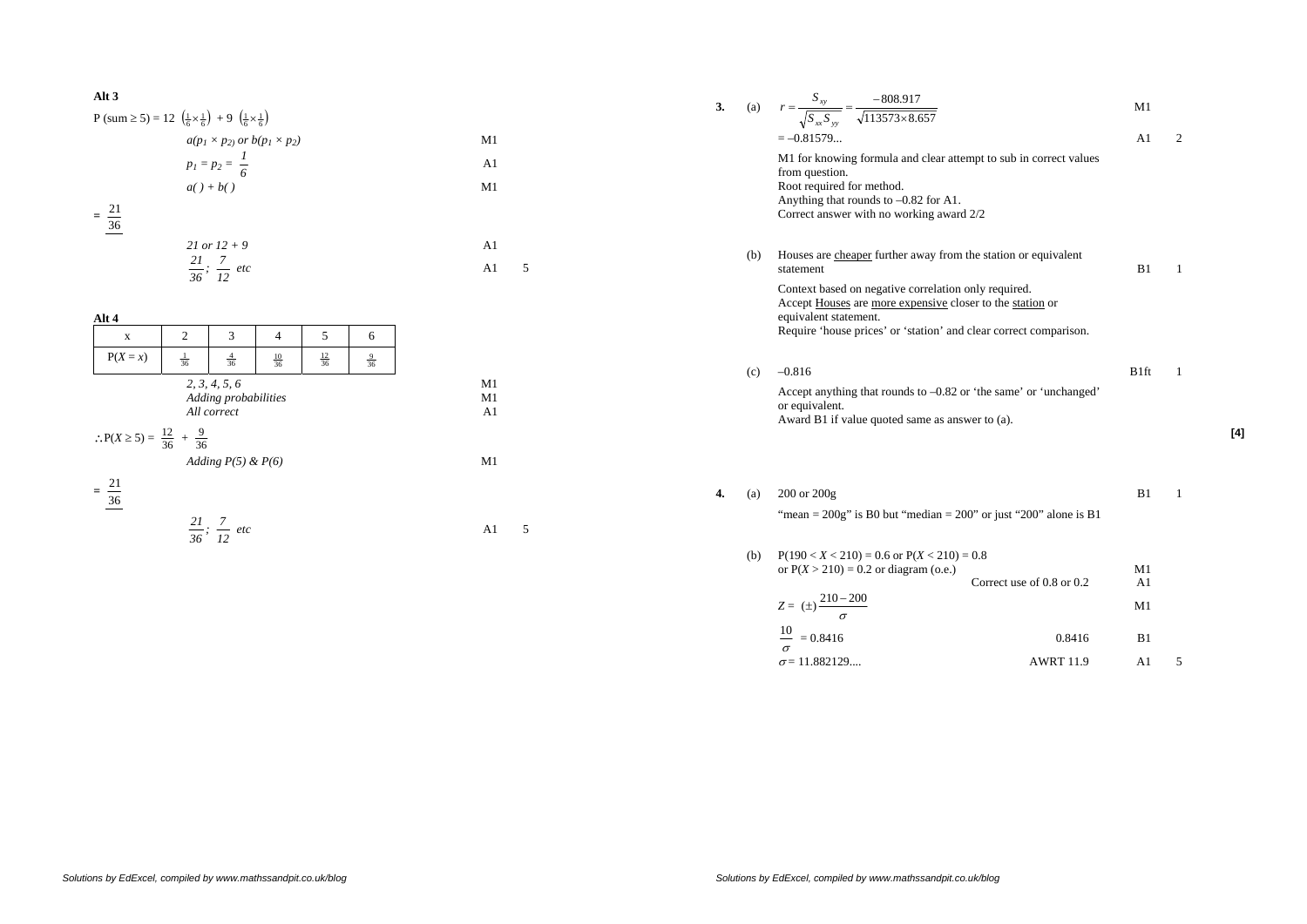- $1<sup>st</sup>$  M1 for a correct probability statement (as given or eg  $P(200 < X < 210) = 0.3$  o.e.) or shaded diagram – must have values on *z*-axis and probability areas shown
- $1<sup>st</sup>$  A1 for correct use of 0.8 or  $p = 0.2$ . Need a correct probability statement. May be implied by a suitable value for *z* seen (e.g.  $z = 0.84$ )
- $2<sup>nd</sup>$  M1 for attempting to standardise. Values for *x* and  $\mu$ used in formula. Don't need  $z =$  for this M1 nor a *z*-value, just mark standardization.
- B1 for  $z = 0.8416$  (or better)  $z = 0.84$  usually just loses this mark in (a)]

 $2<sup>nd</sup>$  A1 for AWRT 11.9

(c) 
$$
P(X < 180) = P\left(Z < \frac{180 - 200}{\sigma}\right)
$$
  
=  $P(Z < -1.6832)$   
= 1 - 0.9535  
= 0.0465 or AWRT 0.046  
A1 3

 $1<sup>st</sup>$  M1 for attempting to Standardise with 200 and their  $180 - 200$ 

sd(>0) e.g. 
$$
(\pm) \frac{180 - 200}{\text{their } \sigma}
$$

- <sup>2</sup>nd M1 **NB on epen this is an A mark ignore and treat it as 2nd M1**  for  $1 - a$  probability from tables provided compatible with their probability statement.
- A1 for 0.0465 or AWRT 0.046 (Dependent on both Ms in part (c))

**Standardization in (b) and (c).** They must use 
$$
\sigma
$$
 not  $\sigma^2$  or  $\sqrt{\sigma}$ .

**[9]** 

5. (a) 
$$
b = \frac{S_{xy}}{S_{xx}} = \frac{3477.6}{4402} = 0.7900...
$$
 B1  
\n
$$
awrt0.79
$$
\n
$$
a = \overline{y} - b\overline{x} = 28.6 - (0.7900...) \times 36 = 0.159836...
$$
 B1  
\n
$$
awrt 0.16
$$
\n
$$
y = 0.16 + 0.79x
$$
 B1ft 3  
\nor equivalent

(b) **OR** just answer B1 ONLY  $y = 0.16 + 0.79 \times 45 = 35.71$  awrt 35.7 B1 1

**[4]** 

**[6]** 

| 6. | (a) | (Discrete) Uniform                                                                    | B1                      |  |
|----|-----|---------------------------------------------------------------------------------------|-------------------------|--|
|    | (b) | e.g. Tossing a fair dice / coin                                                       | B1g                     |  |
|    | (c) | Useful in theory – allows problems to be modelled<br>not necessarily true in practice | B1g<br>B <sub>1</sub> h |  |
|    | (d) | Carry out an experiment<br>to establish probabilities                                 | B1g<br>B1h              |  |

**7.** M1  $M1$ Width 1 1 1 1 4 1 2 1 3 1 5 1 3 1 12 Freq. Density 6 7 2 6 5.5 2 1.5 0.5  $0.5 \times 12$  or 6  $A1$ Total area is  $(1 \times 6) + (1 \times 7) + (4 \times 2) + ... = 70$  $(90.5 - 78.5) \times \frac{1}{2} \times \frac{140}{\text{their } 70}$  M1 "70 seen anywhere" B1 Number of runners is 12 A1 5

- $1<sup>st</sup> M1$  for attempt at width of the correct bar (90.5 78.5) [Maybe on histogram or in table]
- $1<sup>st</sup>$  A1 for  $0.5 \times 12$  or 6 (may be seen on the histogram). Must be related to the area of the bar above  $78.5 - 90.5$ .
- $2<sup>nd</sup>$  M1 for attempting area of correct bar  $\times \frac{140}{\text{their }70}$
- B1 for 70 seen anywhere in their working
- 2<sup>nd</sup> A1 for correct answer of 12.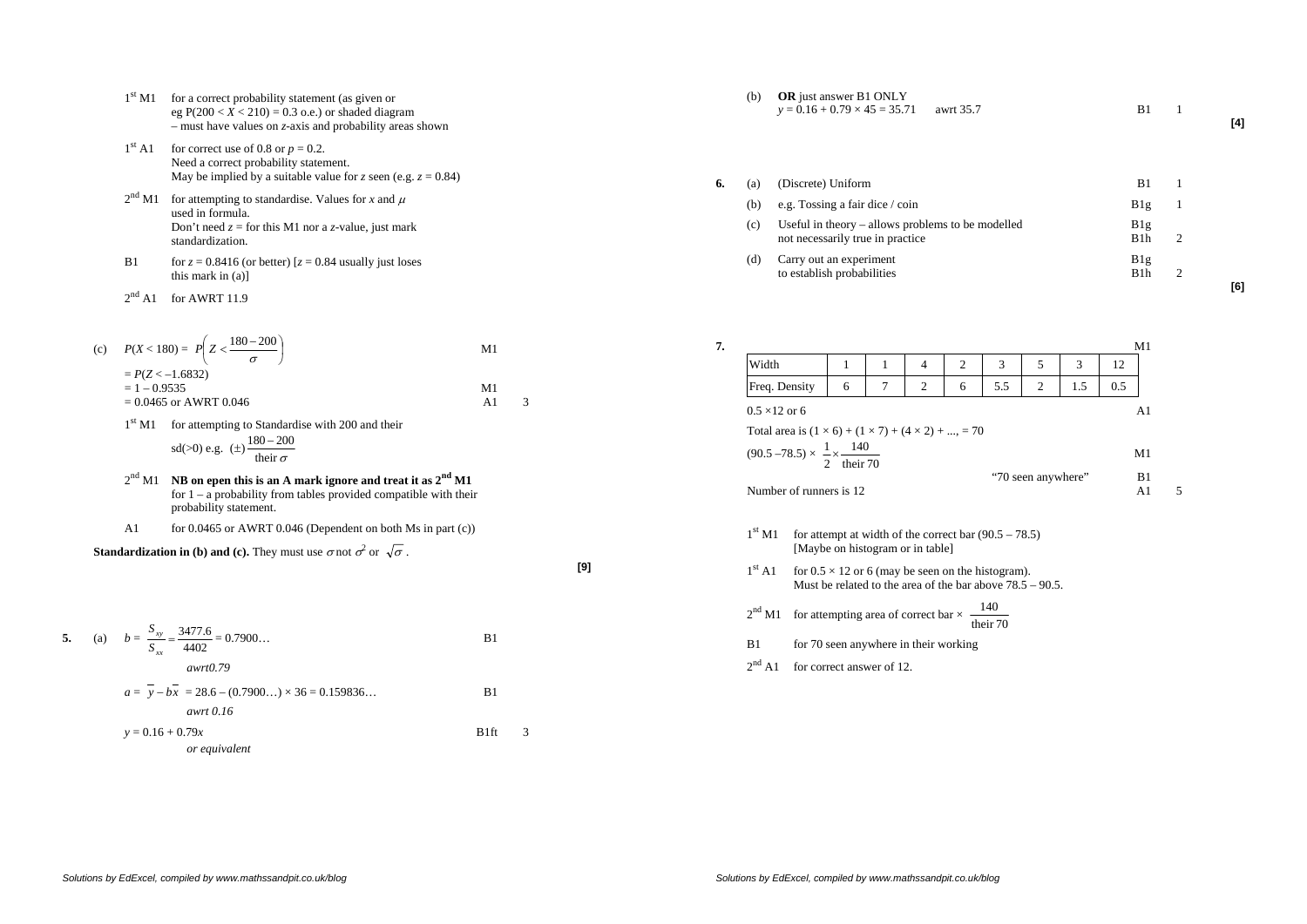Minimum working required is  $2 \times 0.5 \times 12$  where the 2 should come from  $\frac{1}{70}$ 140

Beware  $90.5 - 78.5 = 12$  (this scores M1A0M0B0A0)

Common answer is 0.5×12= 6 (this scores M1A1M0B0A0)

If unsure send to review e.g.  $2 \times 0.5 \times 12 = 12$  without 70 being seen

**8.** (a)  $k + 2k + 3k + 4k + 5k = 1$  M1  $15k = 1$ *verification / use of*  $\sum P(X = x) = 1$ \*\*  $k = \frac{1}{15}$ 1 $-*$  A1 2  $\overline{\phantom{a}}$ *cso* 

(b)  $P(X < 4) = P(1) + P(2) + P(3) = \frac{1}{15} + \frac{2}{15} + \frac{3}{15}$  M1 *sum of 3 probabilities* 

$$
= \frac{2}{5}
$$
 A1 seen (2) 2  
0.4 or  $\frac{6}{15}$  or  $\frac{2}{5}$ 

(c) 
$$
E(X) = 1 \times \frac{1}{15} + 2 \times \frac{2}{15} + 3 \times \frac{3}{15} + 4 \times \frac{4}{15} + 5 \times \frac{5}{15}
$$
 M1  
use of  $\Sigma xP(X = x)$ 

$$
= \frac{11}{3}
$$
 A1 2  

$$
\frac{55}{15} \text{ or } \frac{11}{3} \text{ or } 3\frac{2}{3} \text{ or } 3.\dot{6} \text{ or } 3.67
$$

**[5]** 

 $A1 \qquad 2$ 

(d) 
$$
E(3X-4) = 3E(X) - 4 = 11 - 4
$$
  
  $3 \times \text{theirs-4}$  M1

$$
=7
$$
 A1 seen (2)

$$
E(3X-4) = -1 \times \frac{1}{15} + 2 \times \frac{2}{15} + 5 \times \frac{3}{15} + 8 \times \frac{4}{15} + 11 \times \frac{5}{15}
$$
 M1  
= 7  
*2*(3x-4)kx  
= 7  
*2*

**9.** 12 t L0.2

Let *L* represent lifetimes  $\therefore L \sim N(12, 3^2)$ 

P(L > t) = 0.2 or P(Z > 
$$
\frac{t-12}{3}
$$
) = 0.2 or diagram  
∴  $\frac{t-12}{}$  = 0.8416

 $\frac{1}{3}$  $\therefore t = 14.5248$ 

**(OR** 

0.8146B1  
\n*Allow* 
$$
\sigma
$$
,  $\sigma^2 \sqrt{\sigma} \frac{t-\mu}{\sigma} = \delta$  M1  
\n*all correct* Al  
\n*solving* M1  
\n14.5 A1 6

<sup>2</sup>

**[8]**